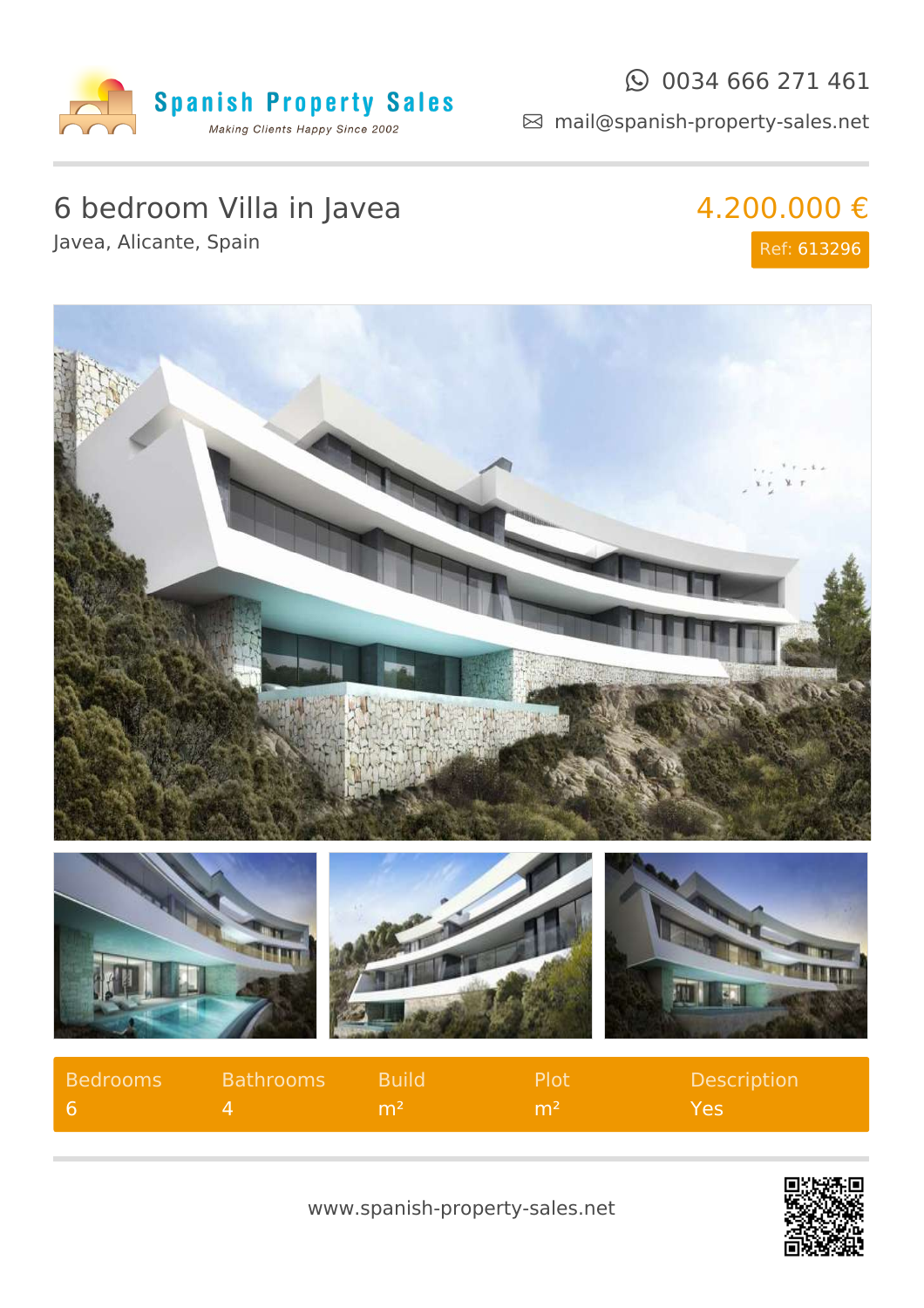

mail@spanish-property-sales.net

### 6 bedroom Villa in Javea

Javea, Alicante, Spain



#### **Description**

In Jávea, located in one of the most exclusive areas of the Costa Blanca, we find this magnificent designer villa.

It is located in the exclusive area of La Corona, a short distance from the Port of Jávea, where you can enjoy all the services found there and its lovely beaches...

The Villa is located on a plot of 1600 m2, with a total area of 1105 m2, being the surface of the house 632 m2, plus 293 m2 of covered terraces and 180 m2 of open terraces..

The property is distributed over three floors and has six bedrooms, four bathrooms, two guest toilets, large living room, laundry room, wine cellar and sauna...

There is a lift connecting the three floors...

Outside there are several terraces as well as two heated infinity swimming pools with salt water.. The villa is finished to the highest standards of quality..

The villa is finished to the highest standards and features domotic system, alarm with cctv, underfloor heating, ducted air conditioning, LED lighting, modern high end kitchen, etc...

South facing with one of the most stunning sea views in the area.